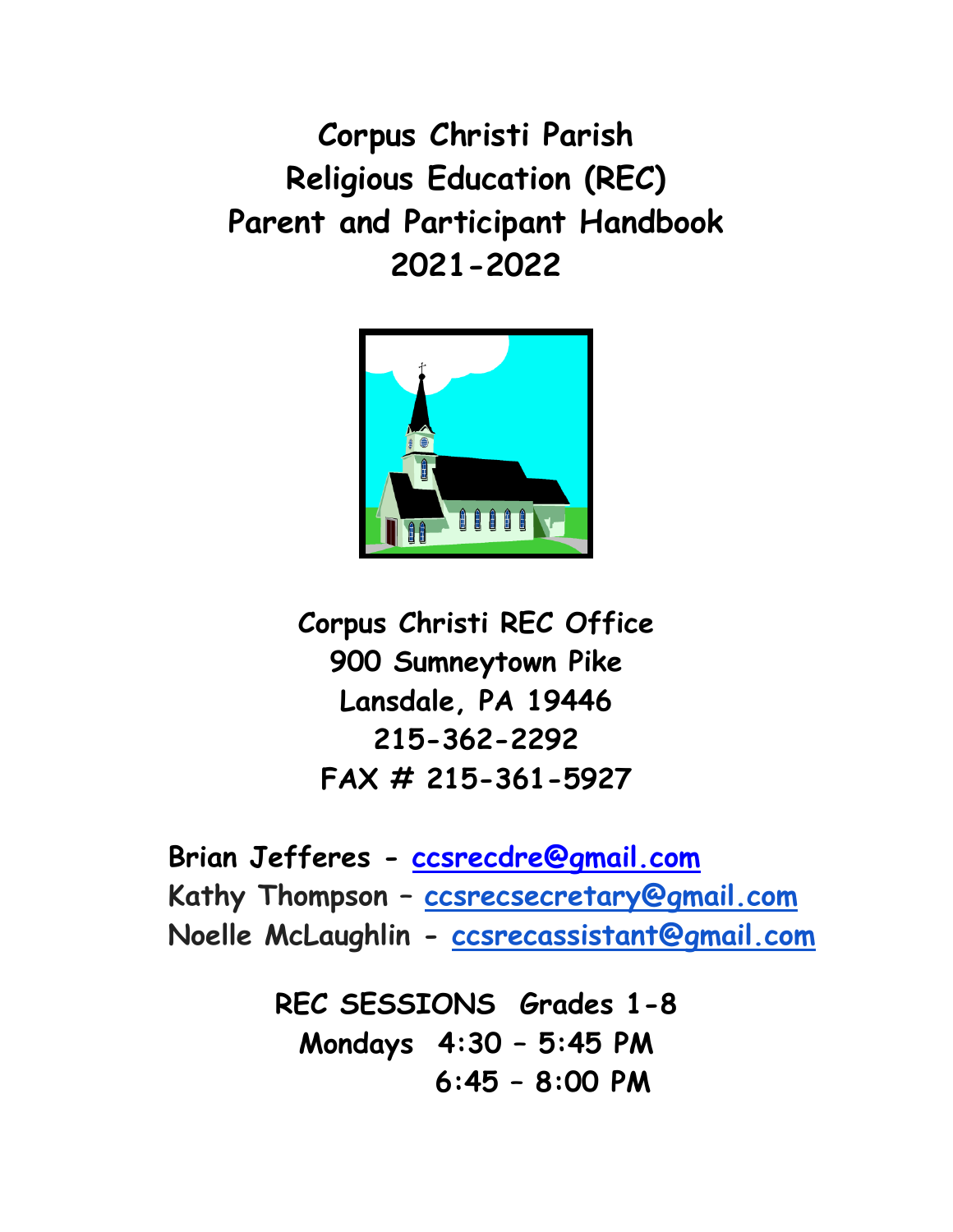# **MISSION STATEMENT**

Corpus Christi Religious Education for Children (REC) is committed to the spiritual and moral development of children in grades one through eight. Recognizing the role of parents as primary teachers of the faith, REC supports this faith formation by providing opportunities to study the Catholic beliefs and traditions in a classroom setting as well as to expose the children to communal and individual prayer experiences. Together, REC and the home foster within the child a personal recognition of God's love for them while they embrace the Gospel values of Jesus Christ.

# **PARENT PARTICIPATION**

Corpus Christi Parish Community affirms the teaching of the Church which states that parents are the first and foremost educators of their children. Our catechists supplement, in a more formal way, the education in faith that occurs in the home. With your help in the following areas, together we can make your child's REC experience positive and productive:

- Attend Mass on Sundays and Holy Days
- Teach your child to pray in their own words as well as to learn the prayers required at their level (as well as review previously learned prayers)
- Review the Pacing Chart weekly
- Make sure your child completes assignments and understands study homework
- Join your child in participating in age appropriate parish activities
- In the event that a teacher/aide needs to miss a class, be willing to substitute in an aide capacity for that session. Archdiocesan clearance checks must be completed. Contact REC Office for more details.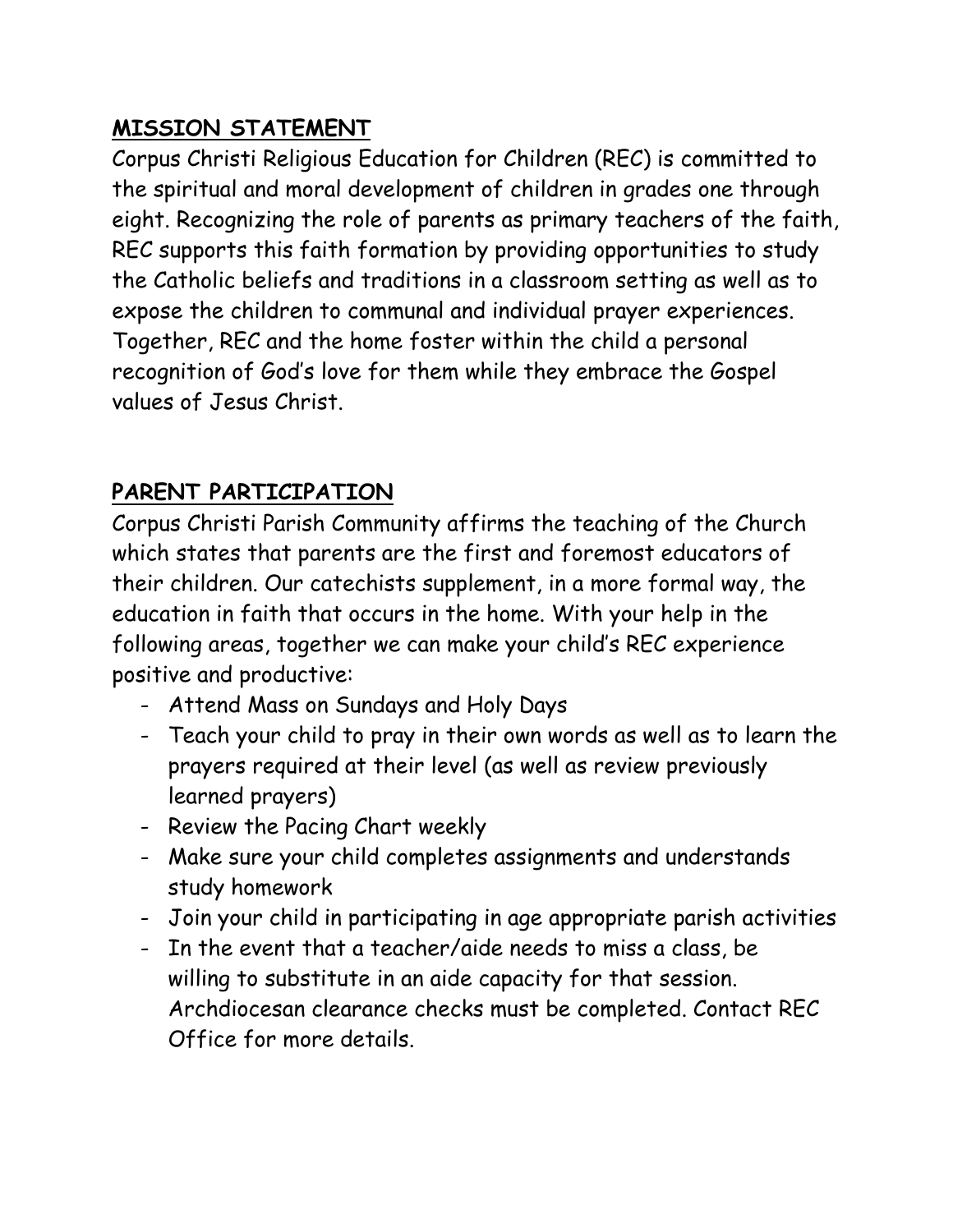# **POLICIES AND PROCEDURES**

## **Arrival**

All cars dropping off students must enter using the Supplee Road entrance. Enter the upper church lot from Supplee Road and stay to the left of the island in front of the Church.

Form a line along the building, pulling up directly behind the car in front of you. Please have your student exit the car and use the sidewalk to enter the building through Door B. Parking attendants will be outside to monitor the children as they enter Door B. Please have your student exit your car from the passenger side to avoid crossing in front of cars.

After your student has exited your car, please proceed to the end of the lane past the dumpster and turn left. Please proceed to the far lane of the parking lot, by the playground and turn right and exit the parking lot.

### **Lateness**

Classes begin promptly and end at the time indicated on the REC schedule. If a child is chronically late, or continually leaves class early, his/her name will be referred to the Director of Religious Education. The Director will require a parent conference to determine the reasons for this situation. It should be noted that chronic lateness and early dismissals may interfere with your child's promotion and delay the reception of sacraments.

# **Early Dismissal**

Parents will be responsible to notify the REC Office any request for early dismissal. No parent is to go directly to the classroom. Students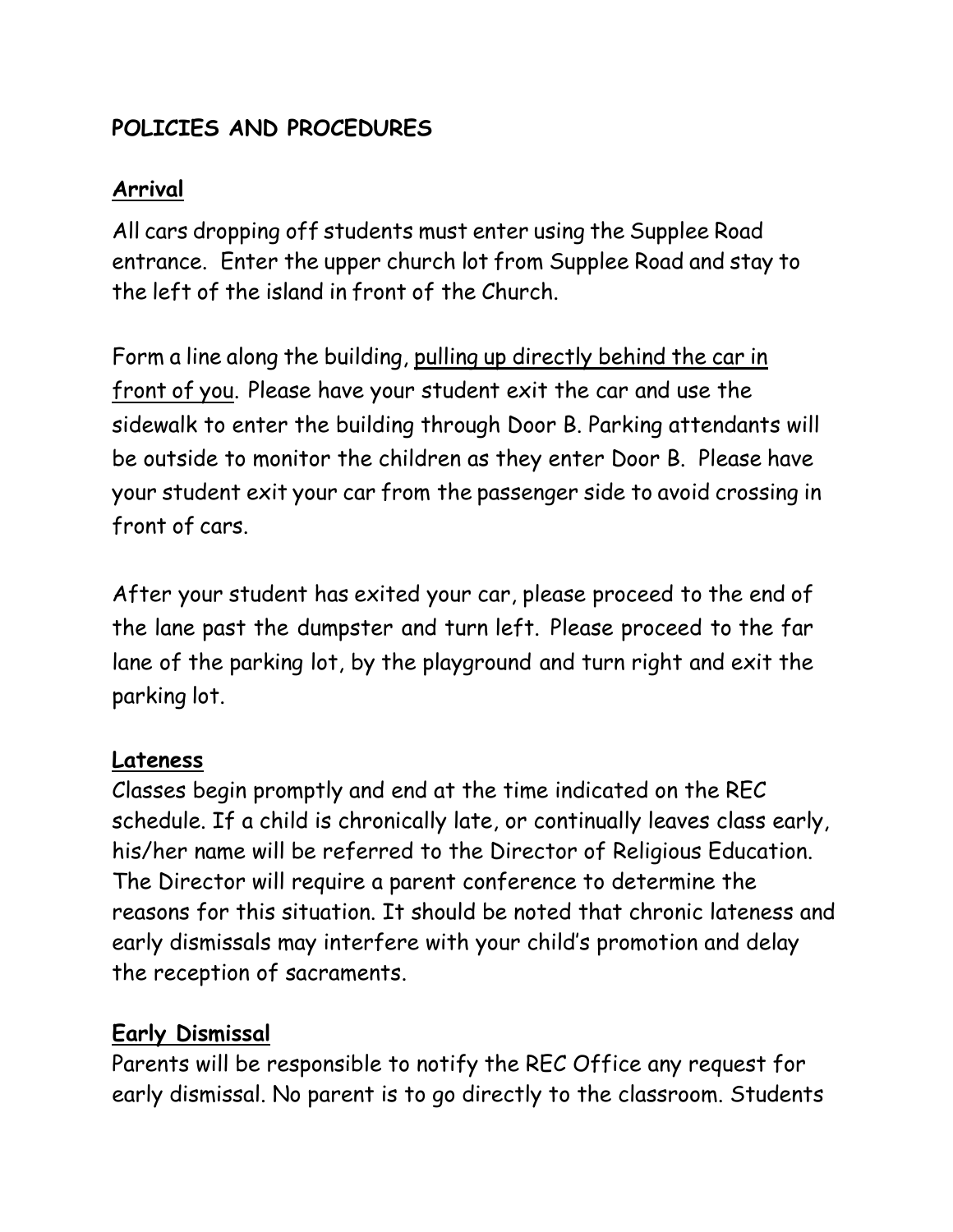(and siblings, if applicable) will monitor their own time and ask an aide or hall monitor to escort them to Door B. Parents will come to Door B to meet their children. Students will be responsible to complete any class work that they missed and present it to their catechist at the **beginning** of the next class.

#### **Dismissal**

Please enter the parking lot using either Supplee Road or Sumneytown Pike entrances. Pull into the parking spaces in front of the school building by Door B. The students will exit the building through Door B, escorted by a catechist or aide. Stand in front of the building and your child will come to you in front of the school building. Parking attendants will be visible to monitor all cars exiting the parking lot. You may use the Sumneytown Pike or Supplee Road exits. Please do not park in any other parking lots and walk down to meet your child. This is for the safety of everyone.

*\*Arrival and Dismissal procedures are subject to change pending further developments of the coronavirus pandemic. The safety of students, parents and catechetical staff is our top priority.* 

#### **Attendance**

Each class builds on the preceding class; therefore, it is imperative that students attend REC classes regularly. If your child is unable to attend class for any reason, the procedures listed below must be followed:

**Do not call the REC Office when the student is going to be out.** Instead, please email us or send a written note when your child returns the following week.

**Any student who accumulates three unexcused absences or does not complete any class work may be dismissed from the Corpus Christi REC Program.** The student may be reinstated the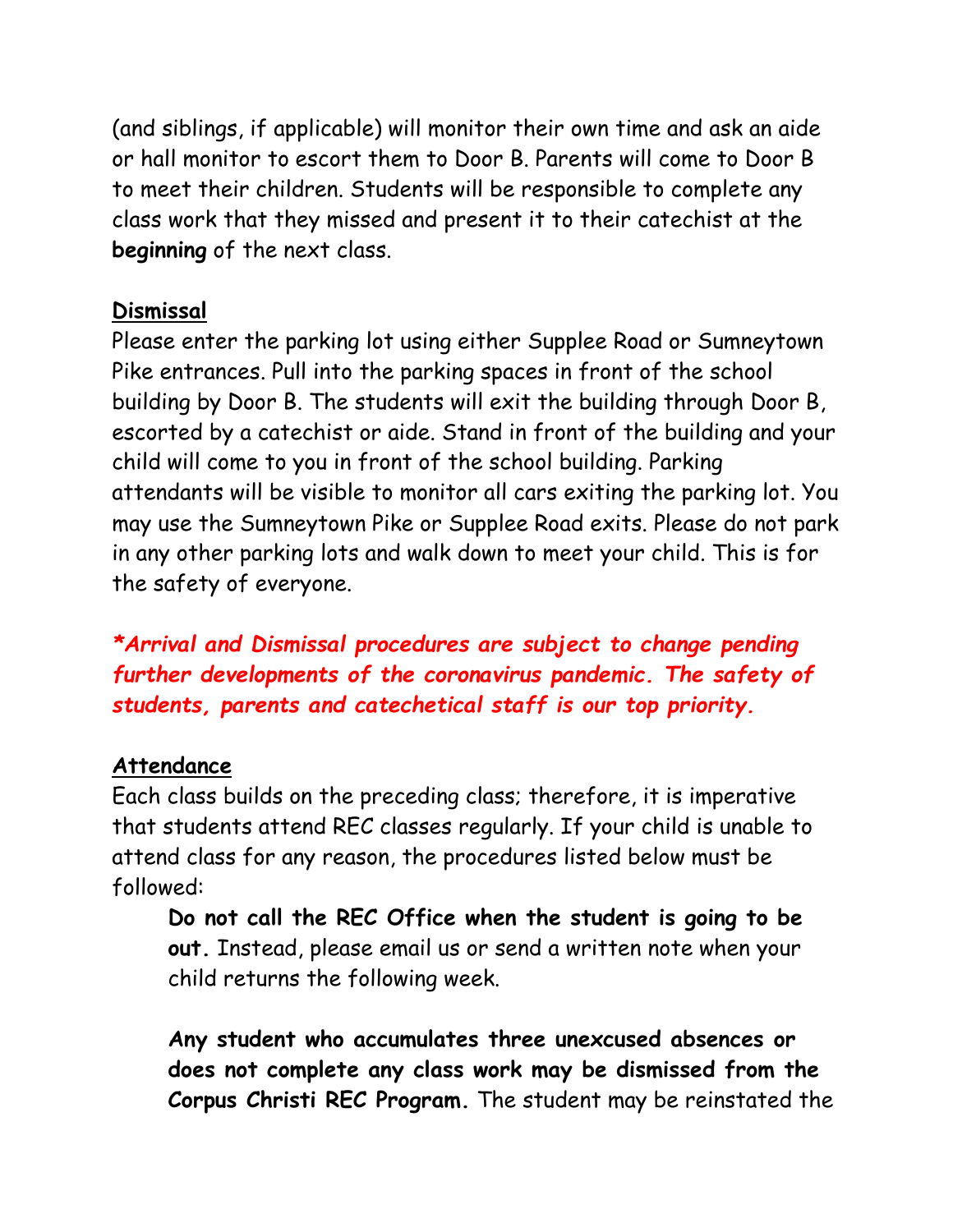following year, but will be required to repeat the previous grade level that was not completed. Also, this may delay the reception of the sacraments.

Excused absences include but are not limited to illness, family emergencies, or a death in the family. Extended absences (3 or more) due to long term illness must be verified through a doctor's note. In the event that a child is dismissed from REC due to excessive absences or lateness, no refund of tuition or fees will be made. If a student is absent, all assigned work for that week is expected to be completed (see pacing chart).

#### **Corpus Christi Parish CYO**

Students in grades one through eight who wish to participate in any CYO activities must be enrolled and regularly attending REC classes. Students may not leave class early for these activities.

#### **Non-Custodial Parents**

It is the responsibility of both parents to provide the Corpus Christi Parish REC office with the latest, most up to date Custodial Order or Custody Agreement. The Corpus Christi Parish REC office will request these documents in the beginning of the year. If either the Custody Order or Custody Agreement changes during the course of the year, it remains the responsibility of both parents to provide that document to the REC office immediately.

In the absence of a court order to the contrary, our program will provide the non-custodial parent with access to the records and other program related information regarding the child. If there is a court order specifying that there is to be no information given, it is the responsibility of the custodial parent to provide the program director with an official and latest copy of the court order.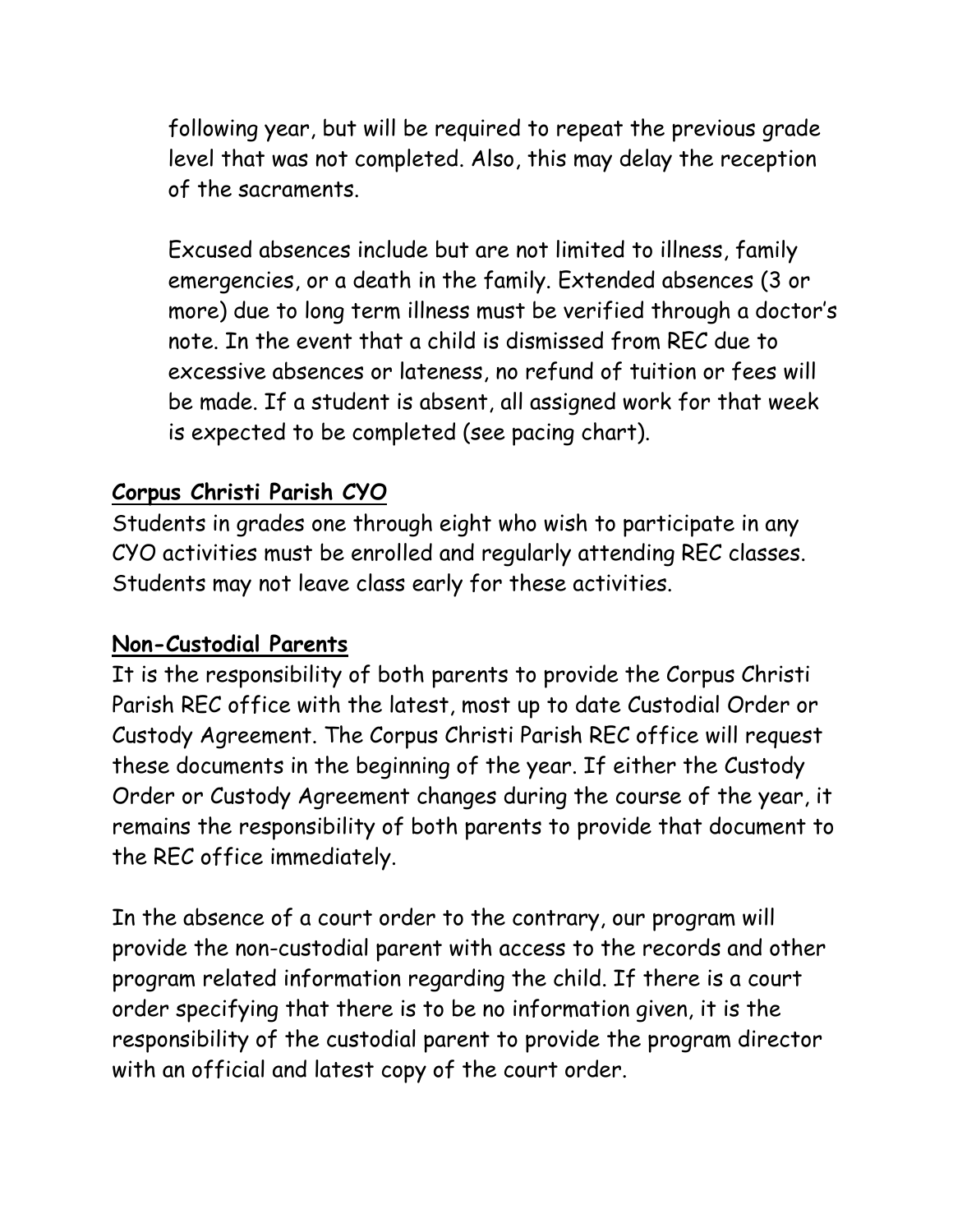If a court order prohibits our releasing a child into the custody of a non-custodial parent, it is the responsibility of the custodial parent to provide the program director with an official copy of the court order or custody section of the divorce decree.

#### **Special circumstances**

Please notify the REC office of any allergies, medical conditions, or special learning needs that your child might have. We will forward this information to the teachers. We do our best to provide a safe classroom environment during REC session, but we cannot guarantee that the classroom will be allergen free as many other groups use our parish facilities.

## **Cancellation of Classes**

If REC classes are cancelled due to inclement weather or another unforeseen circumstance, this information will be announced via an email and text message. You will need to provide us with your most current email and cell phone number. If you don't have one, please contact us.

\*\*\* REC classes are always cancelled if the North Penn School District is closed due to inclement weather. *When REC classes are cancelled, students are expected to complete all written and study assignments for that week as indicated on the pacing chart.*

# **SACRAMENT REQUIREMENTS**

**Sacraments may be received only when the following criteria is met:**

- the student has had two (2) years of religious instruction prior to receiving the sacrament
- the family is registered in the parish
- the family participates at Sunday Mass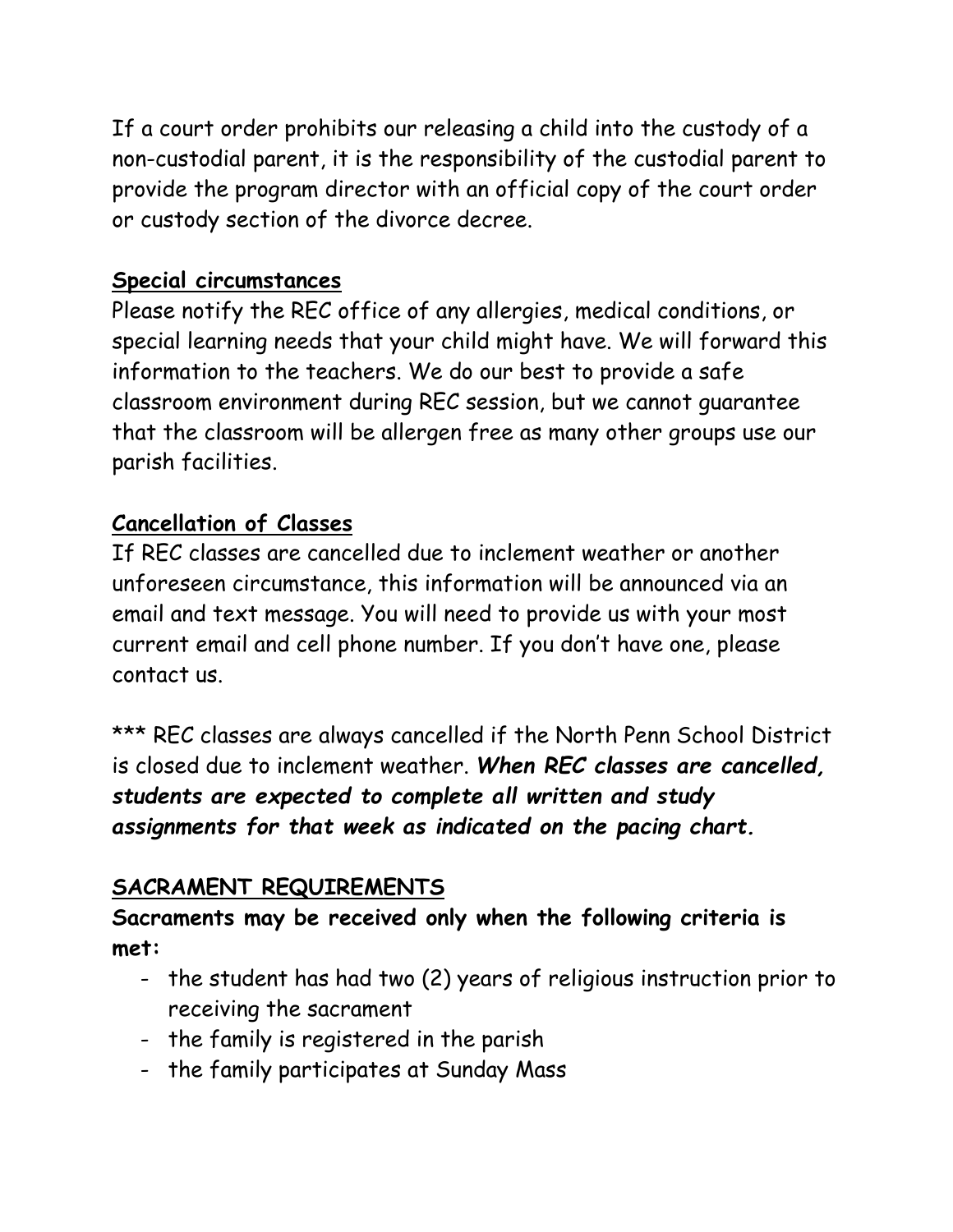- the parent(s) and candidate MUST participate in the required SACRAMENTAL PREPARATION ACTIVITIES (All meetings, retreats and practices)

## **HOMEWORK**

All children in grades 1 through 8 will have study homework each week. Occasionally a written or faith action assignment may be added. Our REC students as well as our parish catholic school children have religion homework on a regular basis to help reinforce their classroom experiences. Faith cannot be taught in one hour a week. It must be practiced and lived out in everyday life.

# **ASSIGNMENTS**

Every student from Grades 1 thru 8 receives a pacing chart which is based on the Philadelphia Archdiocesan guidelines (see below). The pacing charts lists by date the material that is expected to be covered in class and at home for that week. **STUDY ASSIGNMENTS** are included on the pacing chart and students are expected to understand these concepts by the next class or date noted.

# **ABSENTEE ASSIGNMENTS**

Any student who misses a REC class is expected to complete all work assigned on the pacing chart before returning to the next class.

# **TESTING**

There are unit tests administered throughout the year. These tests and the student's class participation will determine his/her grade for each semester.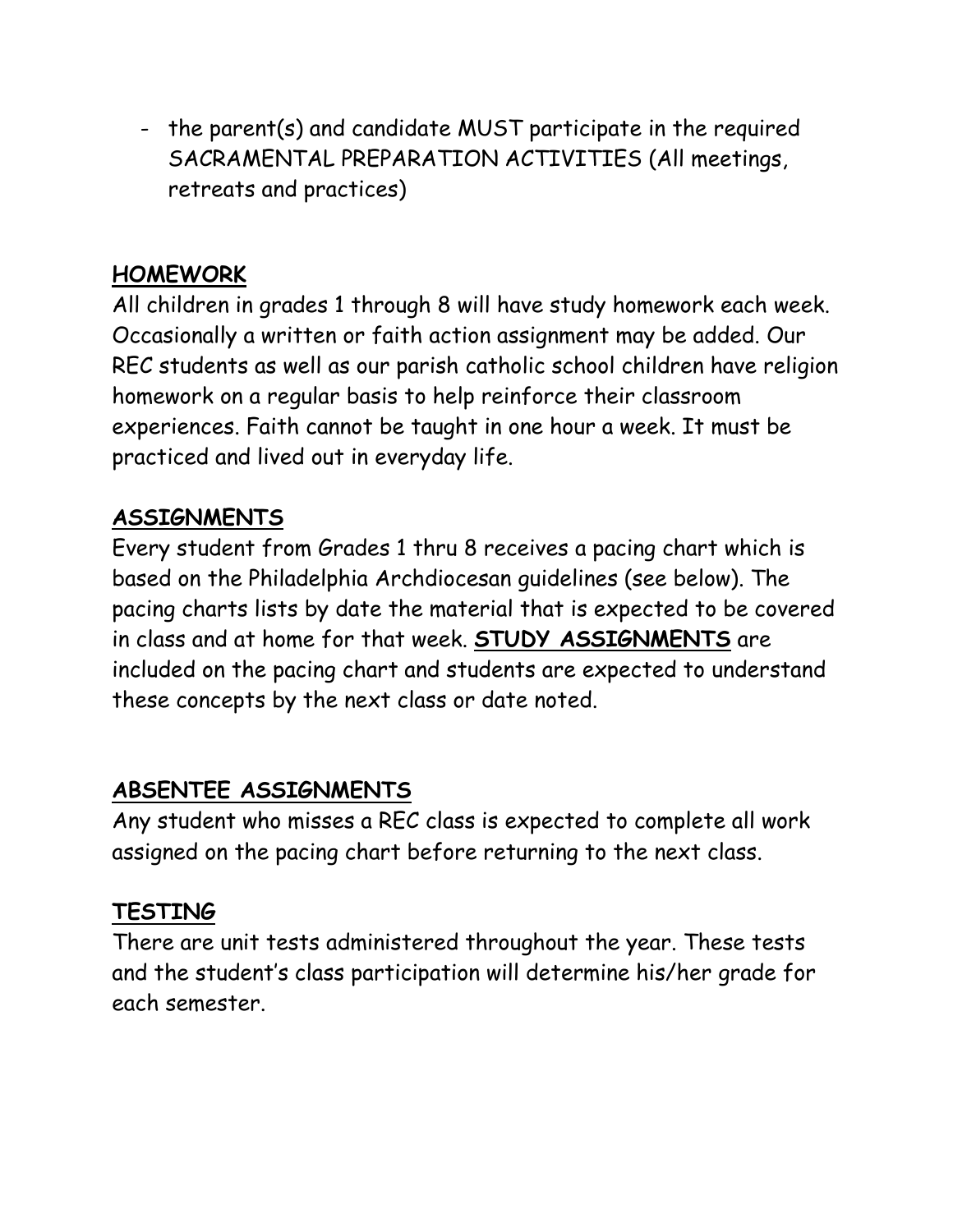## **RELIGION GUIDELINES**

The religion guidelines for the Archdiocese of Philadelphia can be found at [http:/phillyocf.org/prep-resources/.](http://phillyocf.org/prep-resources/) Below is a synopsis of the core content guidelines for each grade level.

**Grade One** God the Father, God the Son, God the Holy Spirit, Sacraments of Initiation, Mary, Liturgical Year and prayer

**Grade Two** Commandments, Sacraments of Initiation, The Mass: Liturgy of the Word and Liturgy of the Eucharist, Topics related to Mass, prayer (as well as preparation for Sacrament of Penance and Eucharist)

**Grade Three** The Trinity, Sacraments, God's Law, Christian Community, Mary, Liturgical Year and prayer

**Grade Four** God the Father, Commandments, Grace, Sin, Conscience, Jesus Christ our Redeemer, The Beatitudes, Works of Mercy, Virtue, Mary, prayer, and Liturgical Year

**Grade Five** The Seven Sacraments, Mary, Liturgical Year, prayer.

**Grade Six** The Bible, Old Testament, Mary, Liturgical Year (as well as preparation for the sacrament of Confirmation), prayer

**Grades Seven** Creed, Sacraments, Vocation, Prayer

**Grades Eight** Living our Faith, Church History, Christian Witness

### **PROGRESS REPORTS**

Progress Reports are completed twice a year (December and May). The student is required to master those concepts before proceeding to the next grade level. The progress reports are broken into two categories;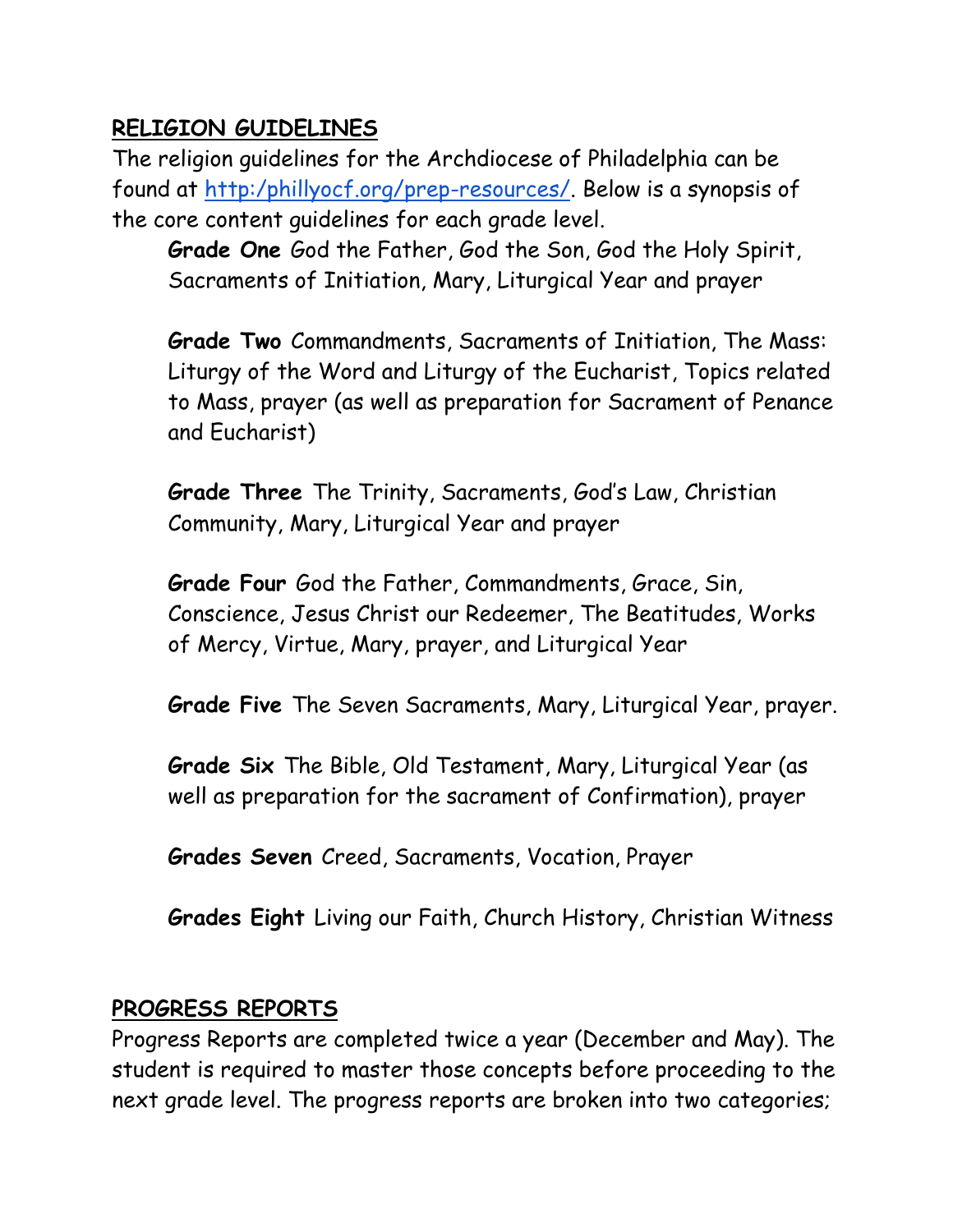knowledge of content (includes prayers) and behavior. Each category is assigned one of the following evaluations:

E = Exceeds expectations M = Meets expectations NI = Needs Improvement

The student's attendance is also recorded. The reports will be mailed at the conclusion of each semester.

### **DISCIPLINE**

The Parish Religious Education Program offered by Corpus Christi is designed to assist parents with the faith formation of their children, as well as foster values and behavior that are in accord with Catholic Church teaching. The program has **NO TOLERANCE** for behaviors that are contrary to Catholic faith and morals, including but not limited to ongoing acts of obstinacy, improper language, fighting, physical, emotional or psychological intimidation, vandalism, demeaning behavior such as name-calling, obscene language or gestures, and harassment. Such behaviors violate the central teaching of our faith and will not tolerated in any form. These categories do not cover every possible situation. The parish determines what is appropriate or inappropriate behavior, both in and out of the classroom, in the parish community generally, and outside the parish community where such improper behavior affects the parish community.

Conduct by children or parents/guardians, or anyone acting on their behalf, incompatible with the educational and religious mission of the Parish is grounds for disciplinary action, including but not limited to, immediate dismissal of the student, as well as reporting the incident to the appropriate legal authorities where appropriate.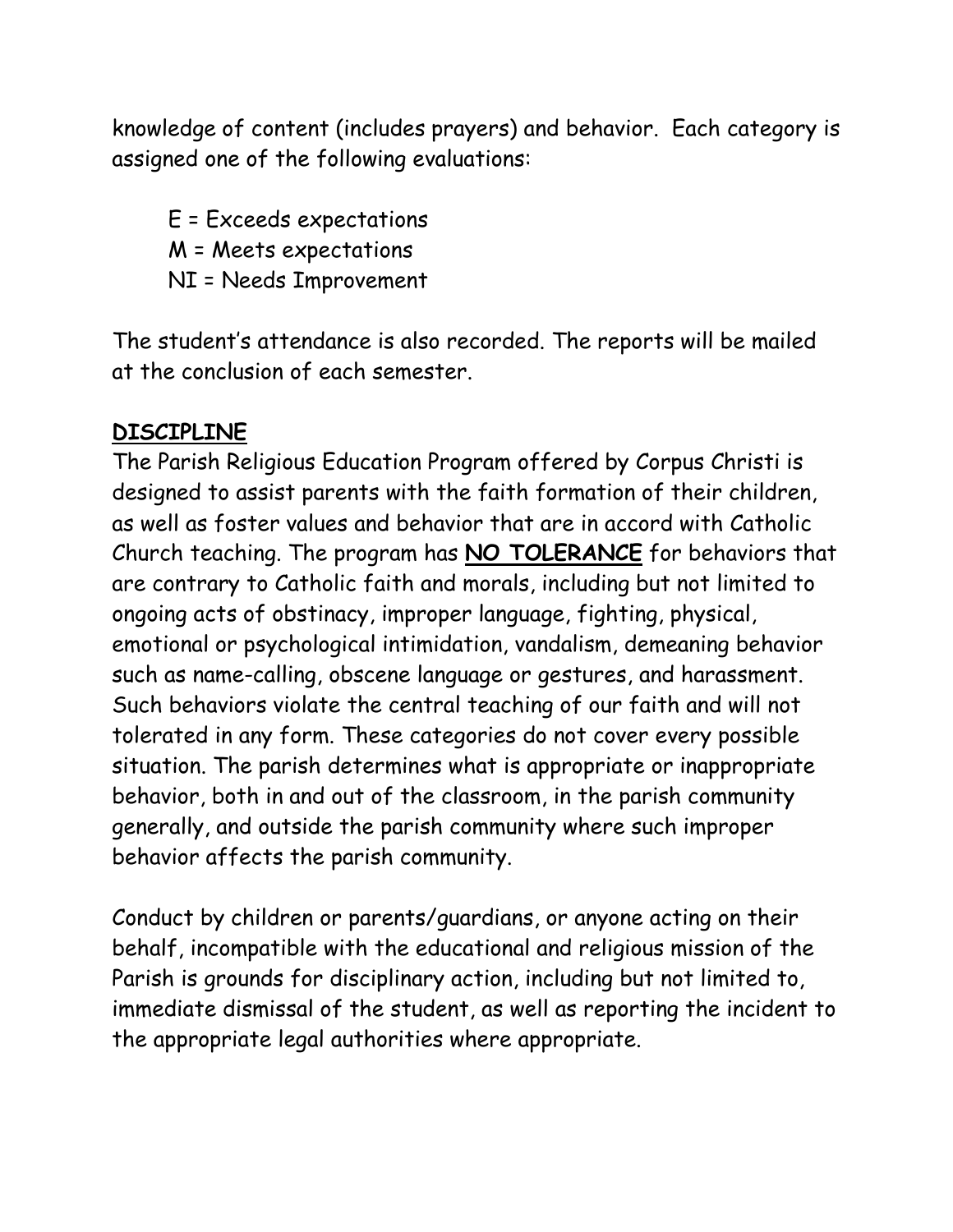In addition, in the case of threats of violence or harassment, in any form, including oral, written, or electronic, by a child against any member of the school community, the child, if suspended but not dismissed, may be required to have psychological or psychiatric clearance before returning to school.

In the event a participant engages in any of the above listed behaviors or any other inappropriate conduct, and has failed to respond to a catechist's attempt to stop or correct the behavior, the following action may be taken and at the discretion of the Pastor or Director of Religious Education:

- 1. **First Incident:** The student will be dismissed from the session and meet with by the program director. After consultation with the Director and catechist, the student will return to class in a timely manner after the incident is resolved.
- 2. **Second Incident:** The student will be dismissed from the session. The parents/guardians will be immediately notified by the program director. The student will be required to complete any class work outside of the classroom with the Aide, Hall Monitor, or Director.
- 3. **Third Incident:** The student will be dismissed from the session. The parents or guardians will be immediately notified by the program director and required to pick up their child. Following a conference with the program director, parents, student, and catechist, the parents will be provided with the option of having their child repeat his or her current grade level the following school year or opting to complete the current year's material by home-schooling their child. In either case, no refund of tuition or material fees will be made. **However, Corpus Christi Parish reserves the right to supersede the foregoing course of action depending on the particular circumstances of any given situation.**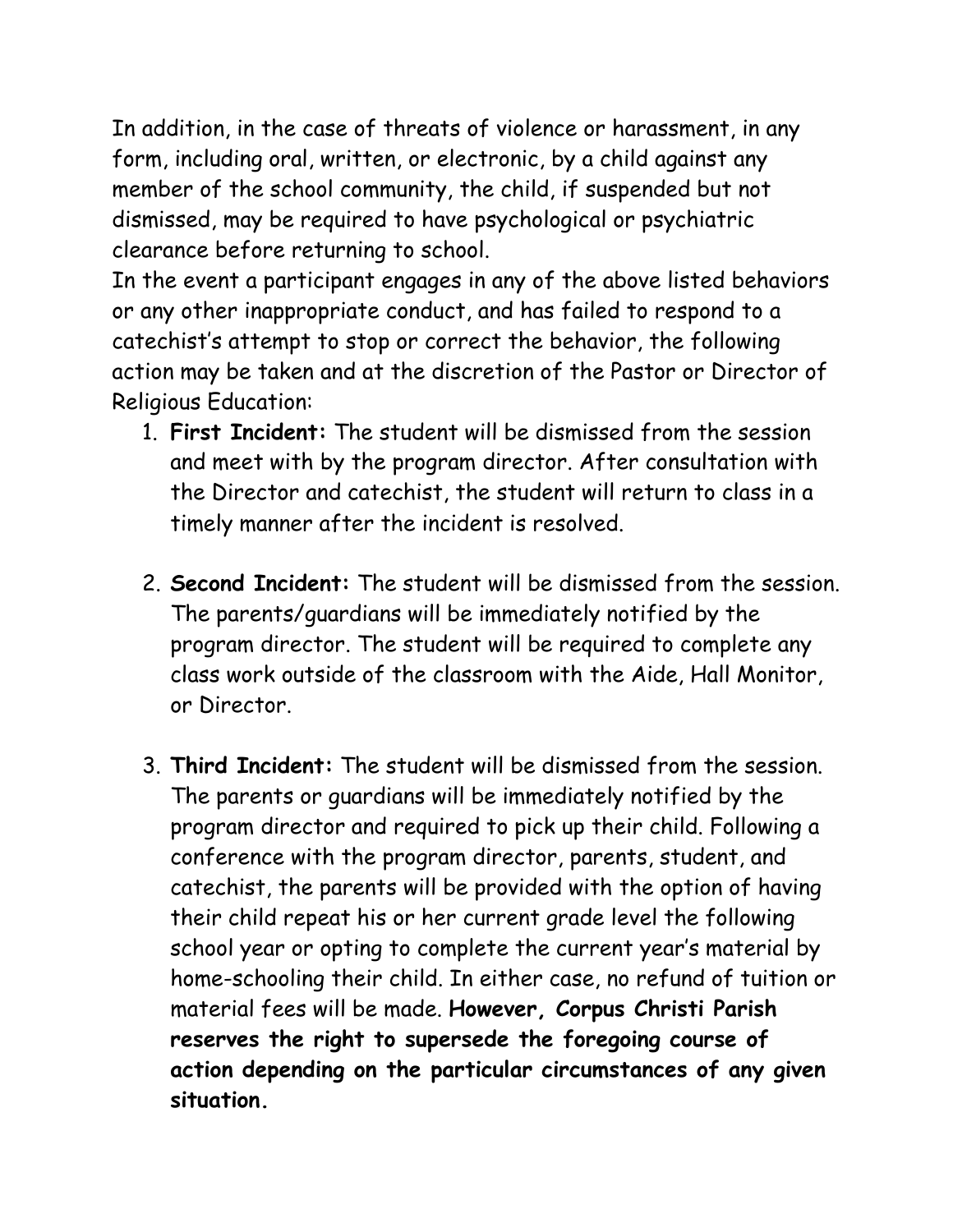#### **CONTRABAND**

**BRINGING CONTRABAND TO PROGRAM SESSIONS IS** *STRICTLY* **PROHIBITED AND WILL BE CONFISCATED AND RETURNED TO PARENTS ONLY! Depending on the contraband confiscated, the proper legal authorities could be notified.**

- 1. Items considered contraband include, but are not limited to gum, food, beverages, toys, electronic games, beepers, walk-mans, weapons, drugs, & alcohol and tobacco products.
- 2. It is unlawful for minors to be in the possession of alcohol or tobacco products. Participants found to be in the possession of such products may be immediately suspended from the program. Depending on the contraband confiscated, the proper legal authorities could be notified.

### **SEARCH & SEIZURE**

It is the policy of the Parish Religious Education Program of Corpus Christi Parish to respect the privacy of its participants. However, in the event that a student is suspected of having weapons or drugs in his/her possession or is believed to be a threat to himself/herself or others, the director will be notified immediately. In a non-life-threatening situation, a parent will be notified first and permission to conduct a search will be requested. The director will conduct a search with an adult staff member as a witness. The option for a parent to conduct a search will also be granted. Parental refusal to cooperate will result in the student's immediate dismissal from the program. The police will be notified of any weapons type offenses presented or suggested in a threatening matter.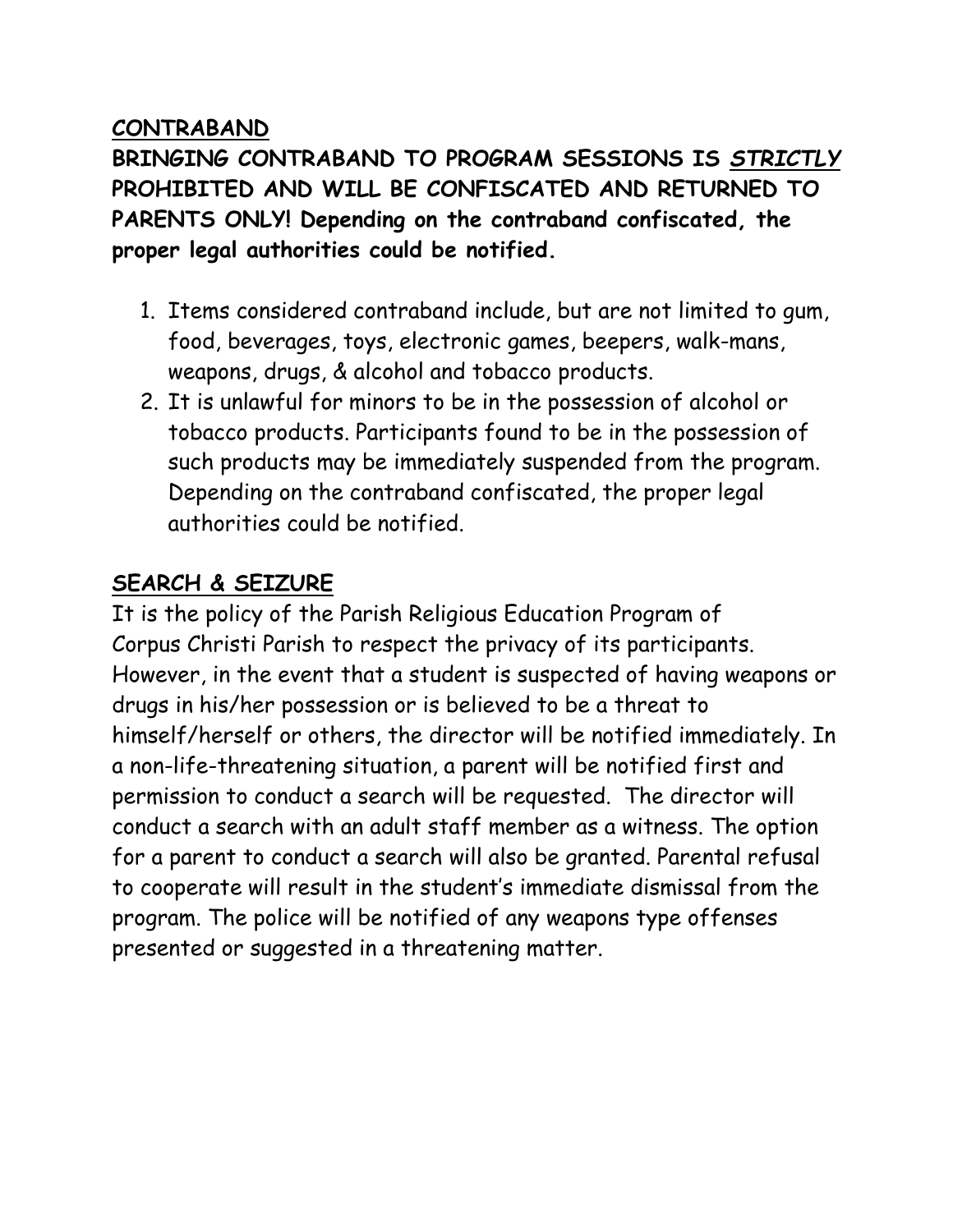### **CELL PHONES**

We realize that devices such as cell phones have become a necessary tool in keeping communications open with children, especially for working parents. However, it is the policy of this program that if such devices are brought to catechetical sessions, they may not be in use during our REC class times. If a student uses a cell phone during the program, the device will be sent to the school office and must be picked up by a parent/guardian.

# **COVID-19 ADDENDUM**

- Please sign the Student Release, Waiver of Liability, and Indemnity Form which is required for all students participating in in-person religious education classes by the Archdiocese of Philadelphia.
- When entering the school building, please wear a face mask at all times. No neck gators are permitted. Students temperature will be taken upon arrival to the classroom by his/her catechist. At this time, no parent/guardian is permitted to enter the school building. Students will be escorted to their classroom by a catechist or aide.
- Please have your child bring to class the following items in a school bag (or something similar) for materials which travel to and from the home:
	- o Textbook
	- o Extra mask (in a plastic bag)
	- o Pen or Pencil
	- o Bottle of water (if needed)
- There will be NO sharing of materials
- A student may not attend REC if he/she is:
	- o Running a temperature over 100 degrees.
	- o Experiencing symptoms of chills, cough, shortness of breath or difficulty breathing, fatigue, muscle or body aches, headache, loss of taste or smell, sore throat, congestion or runny nose, nausea or vomiting, diarrhea.
- If a student tests positive for COVID-19 and has attended a REC class within a 14 day period of time, the parent/guardian must inform the DRE. The DRE must communicate to the parents/guardians of students enrolled in the REC program of the possible exposure of their child to COVID-19.
- Social distancing will be practiced within the classroom.